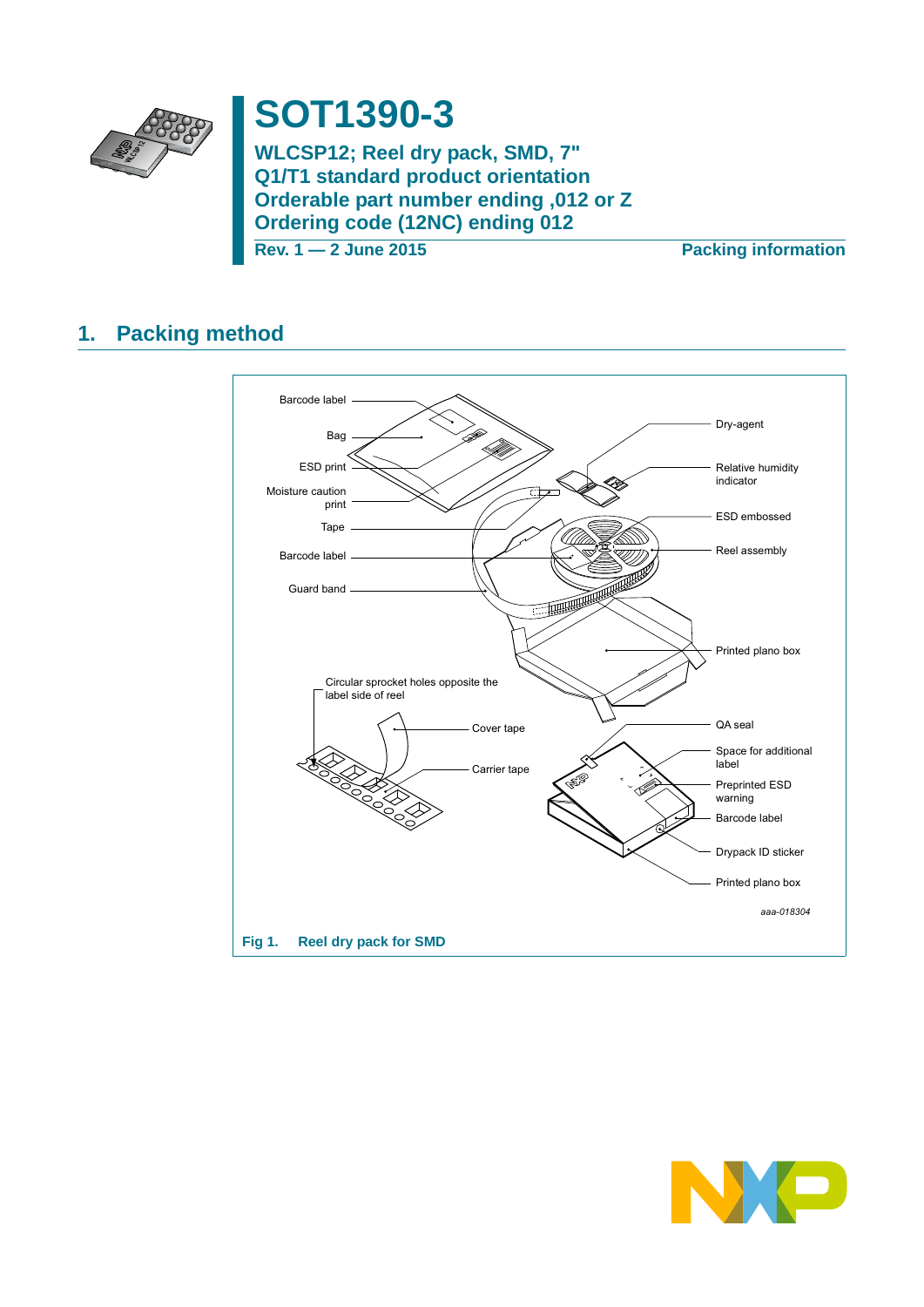#### **WLCSP12; Reel dry pack, SMD, 7" Q1/T1 standard product orientation Orderable part number ending ,012 or Z Ordering code (12NC) ending 012**

| Table 1.                                         | <b>Dimensions and quantities</b>                           |                  |                                                             |  |
|--------------------------------------------------|------------------------------------------------------------|------------------|-------------------------------------------------------------|--|
| <b>Reel dimensions</b><br>$d \times w$ (mm) $11$ | <b>SPQ/PQ</b><br>$\left($ (pcs) $\left[\frac{2}{2}\right]$ | Reels<br>per box | <b>Outer box dimensions</b><br>$\vert x \, w \times h$ (mm) |  |
| $180 \times 8$                                   | 3000                                                       |                  | $209 \times 206 \times 34$                                  |  |

<span id="page-1-0"></span>[1]  $d =$  reel diameter;  $w =$  tape width.

<span id="page-1-1"></span>[2] Packing quantity dependent on specific product type. View ordering and availability details at [NXP order portal](http://www.nxp.com/order-portal/), or contact your local NXP representative.

### **2. Product orientation**



### **3. Carrier tape dimensions**



**Table 2. Carrier tape dimensions** *In accordance with IEC 60286-3.*

| $A_0$ (mm)    | $B_0$ (mm)      | $K_0$ (mm)      | T(mm)           | $ P_1$ (mm)    | $W$ (mm)    |
|---------------|-----------------|-----------------|-----------------|----------------|-------------|
| $1.48\pm0.05$ | $1.80 \pm 0.05$ | $0.75 \pm 0.05$ | $0.25 \pm 0.02$ | $14.0 \pm 0.1$ | $8 \pm 0.1$ |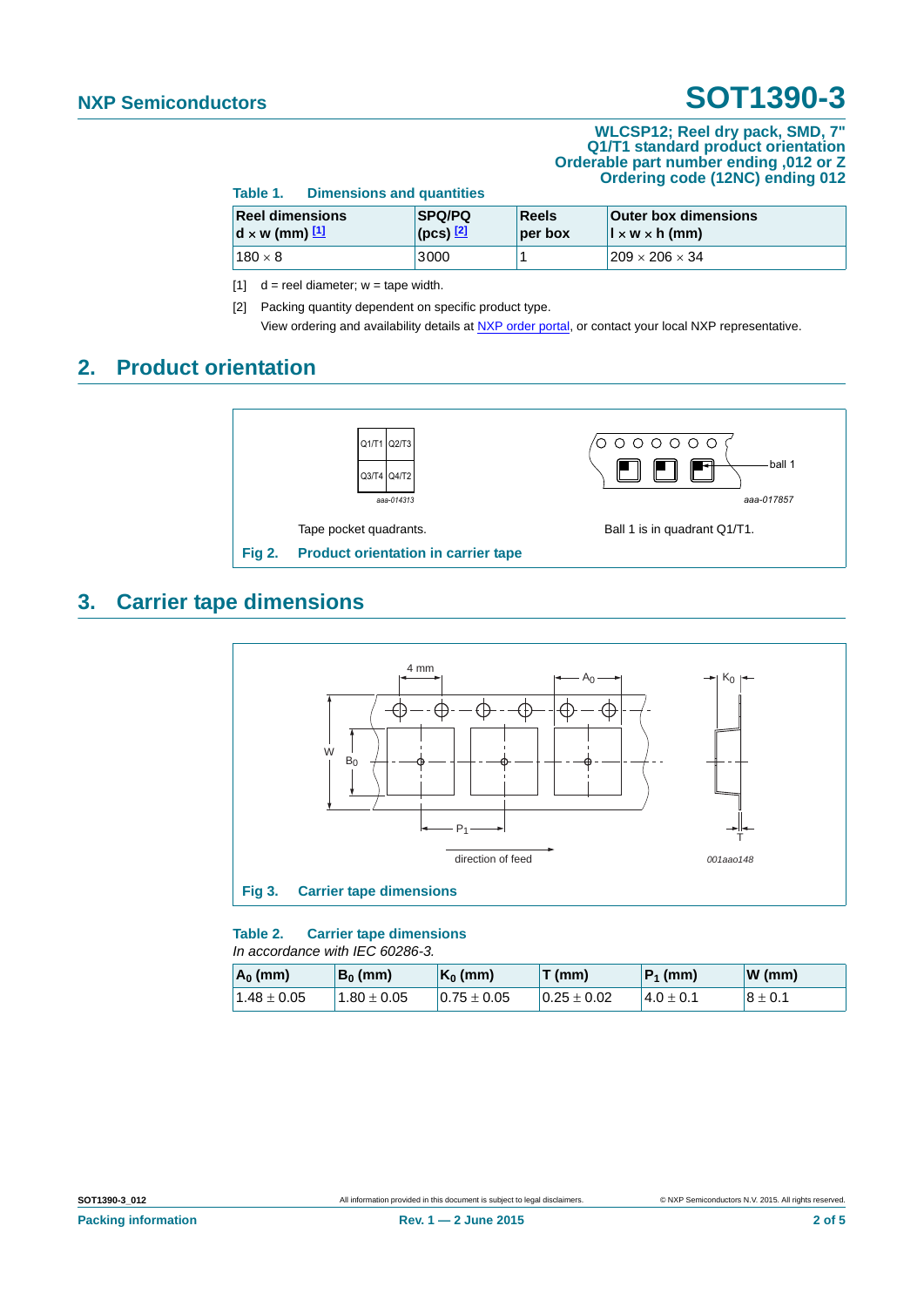#### **WLCSP12; Reel dry pack, SMD, 7" Q1/T1 standard product orientation Orderable part number ending ,012 or Z Ordering code (12NC) ending 012**

## **4. Reel dimensions**



#### **Table 3. Reel dimensions** *In accordance with IEC 60286-3.*

| A [nom] | $W2$ [max]   | B [min] | $C$ [min] | $D$ [min]    |
|---------|--------------|---------|-----------|--------------|
| (mm)    | $\mathsf{m}$ | (mm)    | (mm)      | $\mathsf{m}$ |
| 180     | 14.4         | 1.5     | 12.8      | 20.2         |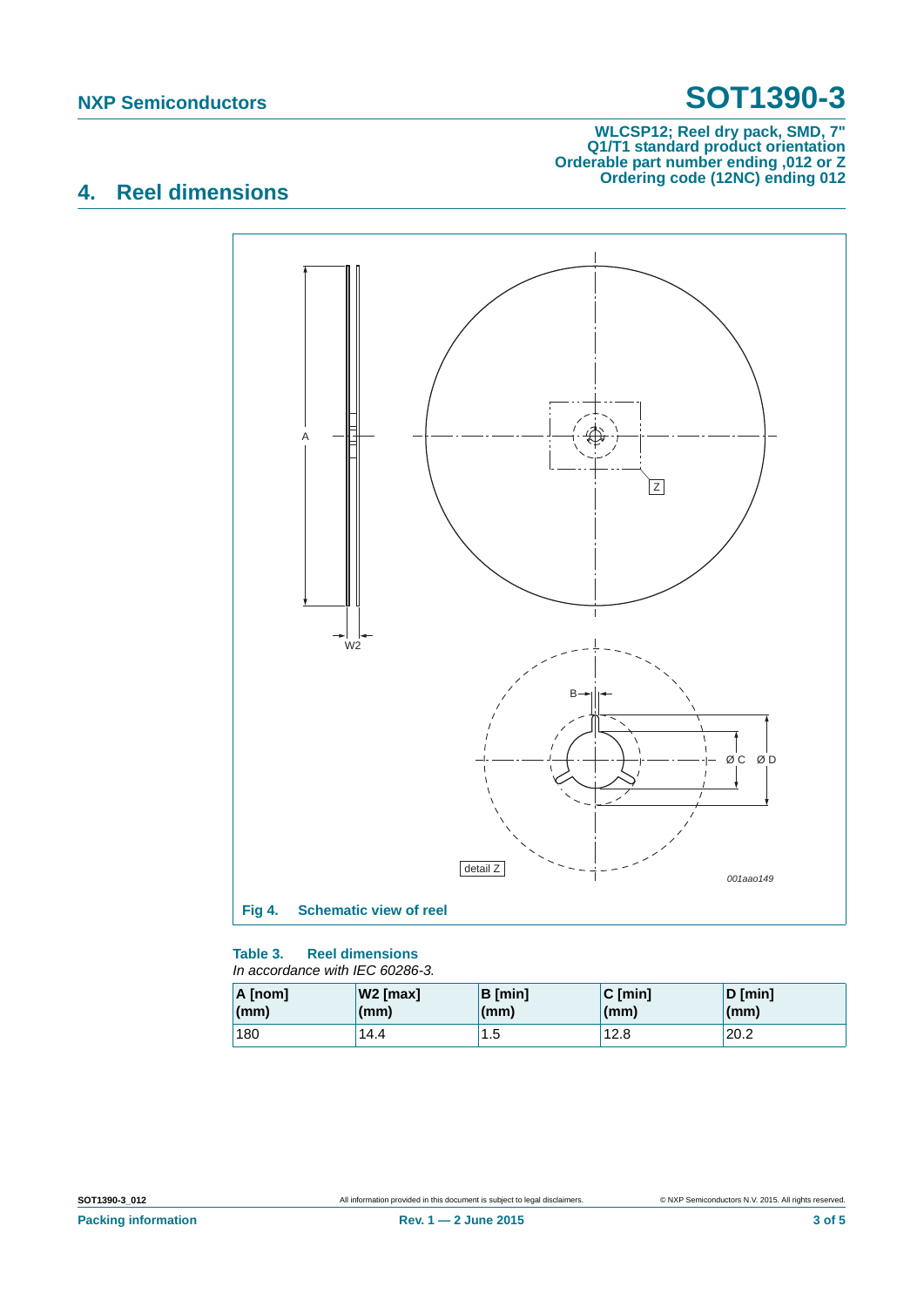#### **WLCSP12; Reel dry pack, SMD, 7" Q1/T1 standard product orientation Orderable part number ending ,012 or Z Ordering code (12NC) ending 012**

### **5. Barcode label**



### **Table 4. Barcode label dimensions**

| <b>Box barcode label</b> | Reel barcode label       |  |
|--------------------------|--------------------------|--|
| $\vert x \rangle$ (mm)   | $\vert x \rangle$ w (mm) |  |
| $100 \times 75$          | $100 \times 75$          |  |